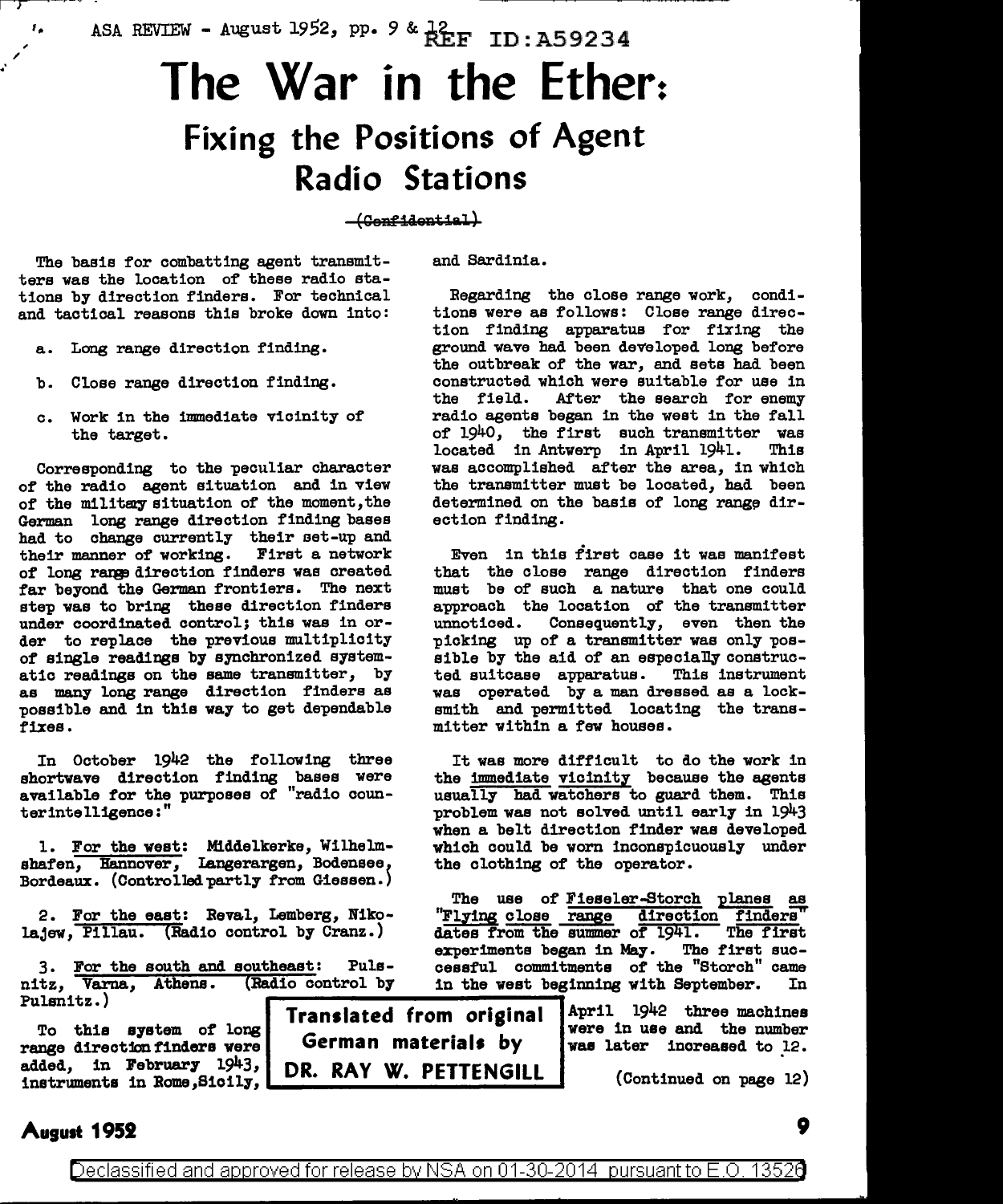



## **TASATC Training Aids**

Instruction at the ASA Training Center is carried out on a sufficient scale so that training aide are developed in the shops of the installation.

Capt lee A. Rivers, Chjef, Morse Branch, Capt R. C. Mclees, Visual Aida Development Officer, lat Lieutenant Donald J. Davidson, Training Aids Officer, (production) and Sfc Robert C. Hessman, NCOIC Communications Equipment Section, Moree Branch, plot a solution. Sfc Harry J. Williams, NCOIC, G. T. A. shop and Mr. James J. Dobbins, civilian artist, prepares a plan for a working model of the control board.

U. S. Army photographs at left and below indicate the nature of the constructions by showing phases in the development of a control panel. The small dimensions of the standard equipment and the large size of the classes, make it necessary to construct something big enough for all to see.

In the photo at top,showing the interior of the carpenter shop, Mr. John T. Carter, modelmaker, is conferring with Sgt R. B. Freeman,on adjustment to move needles over to "teaching point" position at flick of switch. In the middle photo, painter Arthur A. Angel is applying the color scheme. Below, Sgt R. P. Ames, is using the finished model to teach the operation of radio.



**ASA Review**